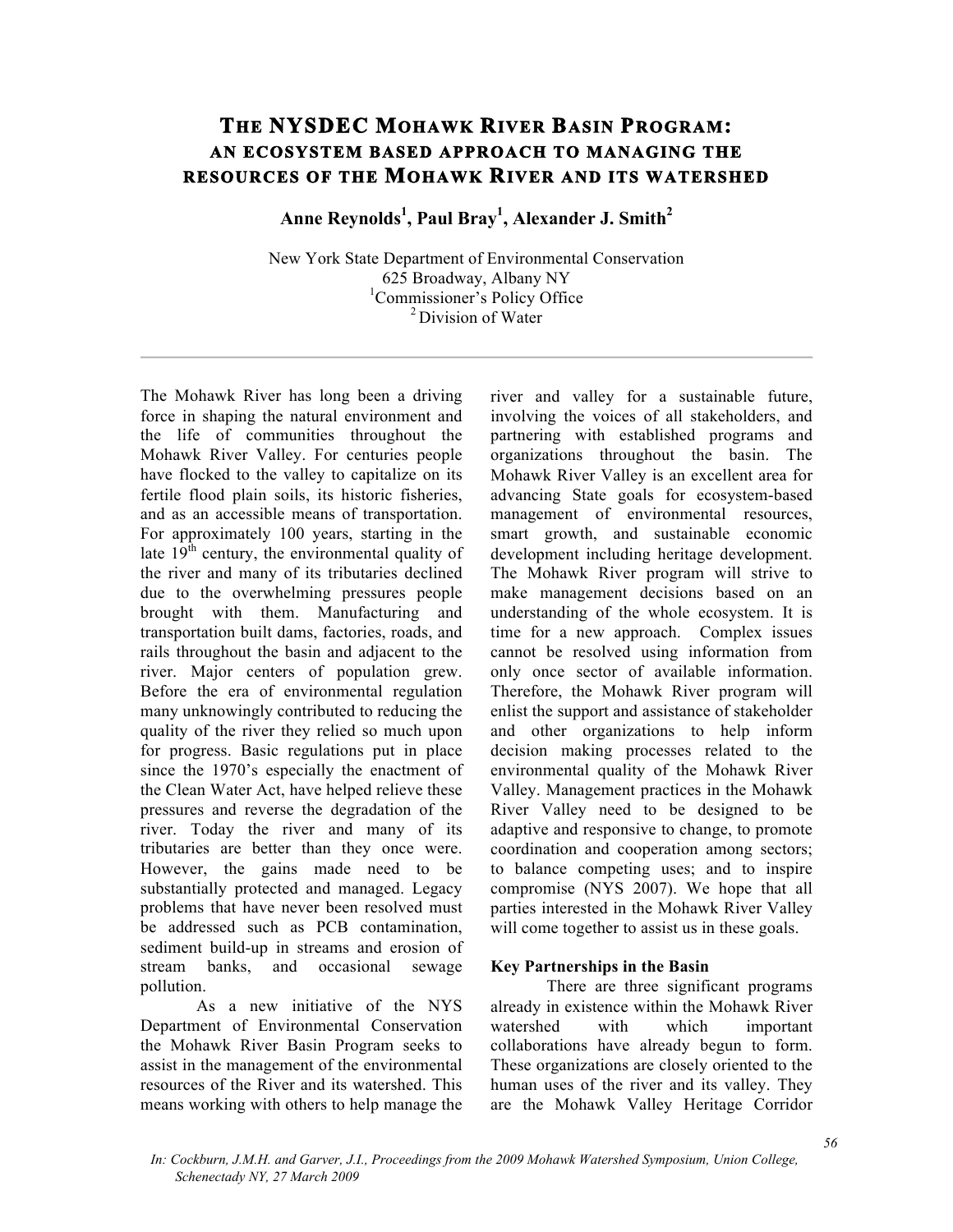Commission (Heritage Corridor Commission), the National Parks Service Erie Canalway National Heritage Corridor (Erie Canalway), and the Army Corps of Engineers (Army Corps). A Mohawk River Program can add an important fourth leg to the stool to provide a focus on the natural environment. Fostering relationships with these organizations is vital to ensuring the completion of Mohawk River Program goals and objectives, specifically in areas where it does not have the expertise. Ultimately, a healthy environment, a rich cultural heritage and a vital economy go hand in hand. Here is what is already happening:

The Heritage Corridor Commission a nonprofit  $501(C)(3)$  organization established by the New York State Legislature in 1997; its mission is to preserve, promote, and celebrate the natural, cultural, and historic treasures of the Mohawk River Valley. Through a series of partnerships with local and state governments, civic groups, and private industry the Heritage Corridor Commission has worked diligently since 1997 to revitalize river valley communities, and develop a heritage tourism industry (MVHCC 2006). Their important work and established reputation in the community makes them a natural choice for partnership in fostering heritage development in the communities within the Mohawk River Valley.

In addition, in 2000 Congress adopted the Erie Canalway National Heritage Corridor Act, which designated the navigable waters of the Mohawk River Valley and many other canal areas throughout NYS as Heritage Areas (NPS 2005). This designation recognizes the significant heritage of the Mohawk Valley associated with Native Americans, European settlement and other epochs of American history including the building of the Erie Canal at the State and National level. One of the major elements of the Erie Canalway is its Preservation and Management Plan for the corridor. The plan offers guidance on implementing policies that protect and preserve the historic, natural, cultural, and recreational resources in the corridor (NPS 2005).

 Both the Heritage Corridor Commission and the Erie Canalway are dynamic examples of emerging area-wide programs, which recognize major themes of our heritage and advance the intersecting goals of conservation, recreation, education and sustainable developments. Under New York State law, heritage areas are defined as an amalgam of natural and cultural resources. Both state and national heritage programs are compatible with the mission of a Mohawk River Basin Program.

 In June of 2006 a major flooding event occurred throughout the Mohawk River Valley. This event shifted the focus of organizations like the Heritage Corridor Commission and the Erie Canalway away from cultural and heritage programs to the condition of the natural state of the river. In response to the devastating flooding, the Federal Government requested the Army Corps conduct a study of the Mohawk River and the flood (Army Corps 2008). The study was meant to develop recommendations to reduce the frequency and severity of flooding in the watershed and determine if a feasibility study would be warranted. This project is ongoing and the Army Corps is currently seeking a partner to cooperate in carrying out the feasibility study. This creates a significant opportunity for partnership between the DEC and the Army Corps. Working with other DEC Staff, which may be involved in such a partnership, and Army Corps staff, the Mohawk River Program will have the opportunity to contribute as well. By bringing its ecosystem based management strategy to managing environmental problems, the Mohawk River Program can help to shape a new, more sustainable and environmentally sound framework for flood management.

## **Mission of the Mohawk River Basin Program**

The mission of the Mohawk River Basin Program will be to act as coordinator of basinwide activities related to conserving, preserving, and restoring the environmental